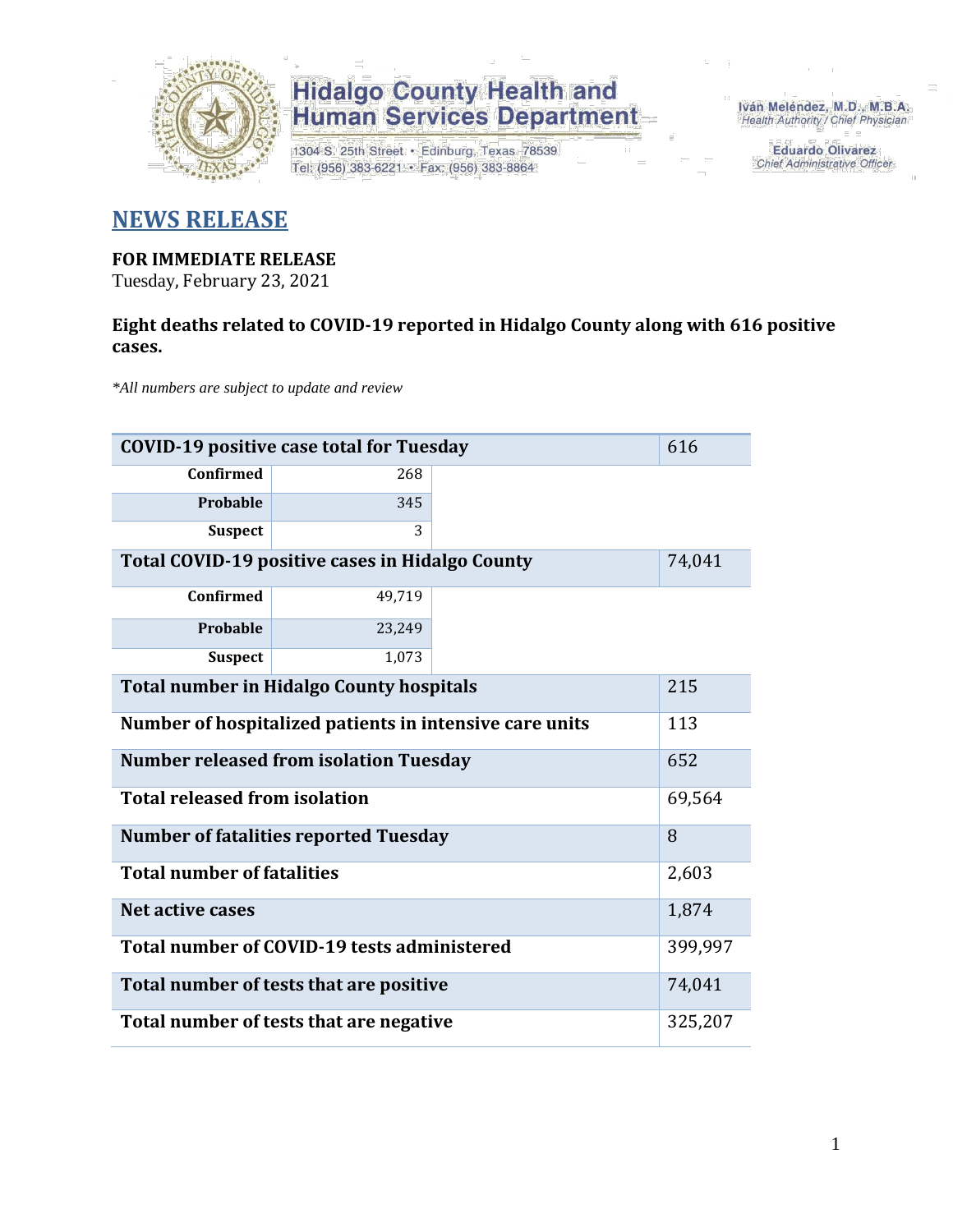

1304 S. 25th Street · Edinburg, Texas 78539 Tel: (956) 383-6221 · Fax: (956) 383-8864

Iván Meléndez, M.D., M.B.A. Health Authority / Chief Physician

> **Eduardo Olivarez** Chief Administrative Officer

*Hidalgo County uses the case status definition provided by the Texas Department of State Health Service's 2020 Epi Case Criteria Guide revised November 2020.*

- *1. Confirmed: A person who has tested positive through a molecular or PCR (oral or nasal swabs) test that looks for the presence of the virus's genetic material.*
- *2. Probable: A person who meets presumptive laboratory evidence through detection of COVID-19 by antigen test in a respiratory specimen.*
- *3. Suspect: A person who meets supported laboratory evidence through detection of specific antibodies in serum, plasma, whole body, and no prior history of being confirmed or probable case.*

*For more information of case status definition for COVID-19, please refer to:*

[https://www.dshs.state.tx.us/IDCU/investigation/epi-case-criteria-guide/2020-Epi-Case-Criteria-](https://www.dshs.state.tx.us/IDCU/investigation/epi-case-criteria-guide/2020-Epi-Case-Criteria-Guide.pdf)[Guide.pdf](https://www.dshs.state.tx.us/IDCU/investigation/epi-case-criteria-guide/2020-Epi-Case-Criteria-Guide.pdf)

The deaths include:

|                | Age   | Gender | City     |
|----------------|-------|--------|----------|
| 1              | $70+$ | Male   | Alamo    |
| $\overline{2}$ | 50s   | Female | Alton    |
| 3              | 50s   | Female | Donna    |
| 4              | 60s   | Female | Edinburg |
| 5              | $70+$ | Male   | McAllen  |
| 6              | 50s   | Male   | Pharr    |
| 7              | $70+$ | Male   | San Juan |
| 8              | $70+$ | Male   | Weslaco  |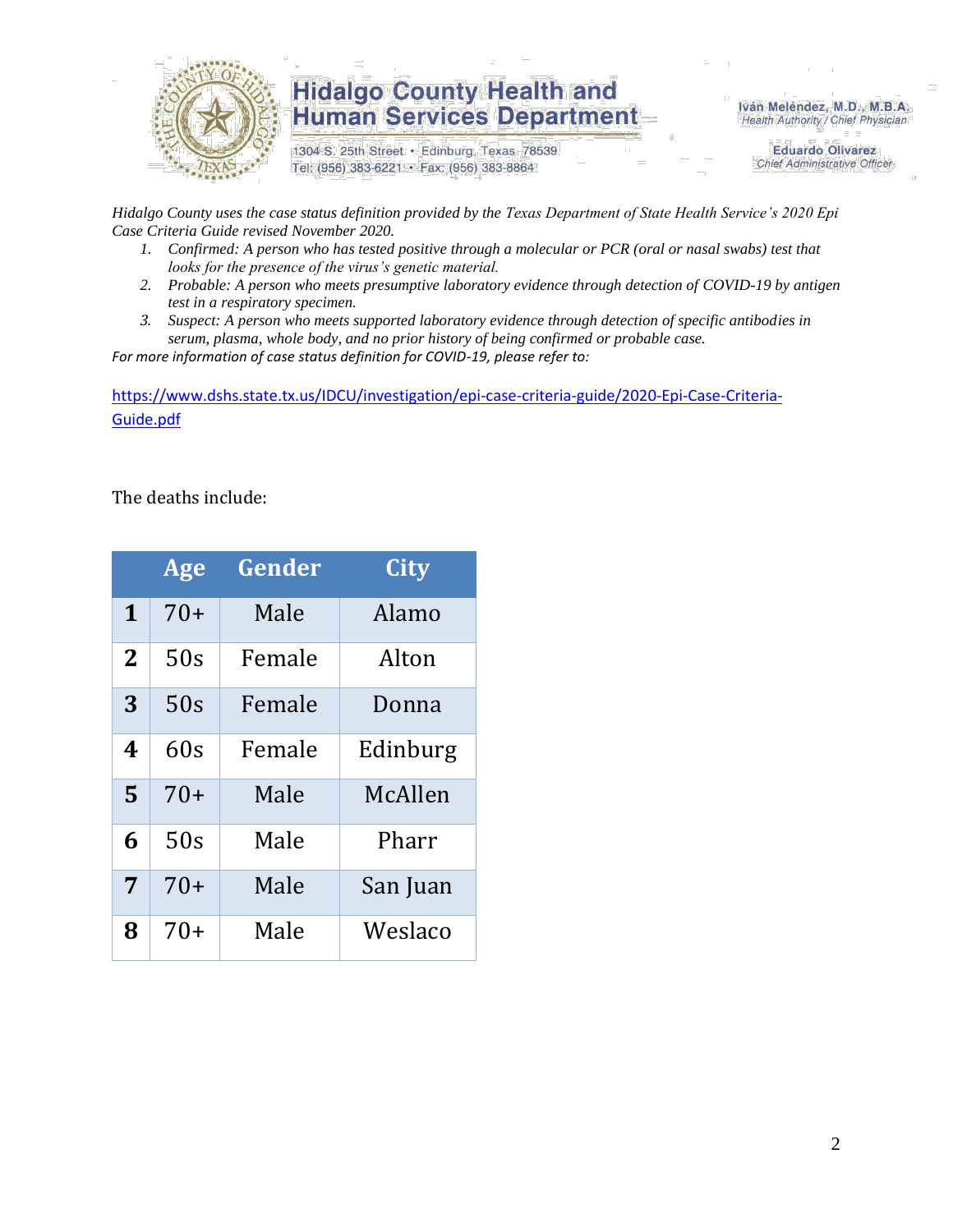

1304 S. 25th Street · Edinburg, Texas 78539 Tel: (956) 383-6221 · Fax: (956) 383-8864

Iván Meléndez, M.D., M.B.A.<br>Health Authority / Chief Physician

**Eduardo Olivarez** Chief Administrative Officer

Tuesday, February 23, 2021 positive cases include:

|                  | Age<br><b>Range</b> | Gender                    | <b>City</b> |     | Age<br><b>Range</b> | Gender       | <b>City</b> |     | Age<br>Range | Gender      | <b>City</b> |
|------------------|---------------------|---------------------------|-------------|-----|---------------------|--------------|-------------|-----|--------------|-------------|-------------|
| $\mathbf{1}$     | $0 - 19$            | ${\bf F}$                 | Alamo       | 207 | $0 - 19$            | $\mathbf M$  | McAllen     | 412 | 60s          | $\mathbf M$ | Mission     |
| $\mathbf{2}$     | $0 - 19$            | ${\bf F}$                 | Alamo       | 208 | $0 - 19$            | M            | McAllen     | 413 | 60s          | M           | Mission     |
| 3                | $0 - 19$            | $\mathbf M$               | Alamo       | 209 | $0 - 19$            | $\mathbf M$  | McAllen     | 414 | 60s          | ${\bf F}$   | Mission     |
| $\boldsymbol{4}$ | $0 - 19$            | ${\bf F}$                 | Alamo       | 210 | $0 - 19$            | M            | McAllen     | 415 | 60s          | M           | Mission     |
| 5                | $0 - 19$            | ${\bf F}$                 | Alamo       | 211 | $0 - 19$            | $\rm F$      | McAllen     | 416 | 60s          | ${\bf F}$   | Mission     |
| $\boldsymbol{6}$ | 20s                 | M                         | Alamo       | 212 | $0 - 19$            | $\rm F$      | McAllen     | 417 | 60s          | M           | Mission     |
| $\overline{7}$   | 20s                 | ${\bf F}$                 | Alamo       | 213 | $0 - 19$            | $\mathbf M$  | McAllen     | 418 | 60s          | ${\bf F}$   | Mission     |
| 8                | 20s                 | M                         | Alamo       | 214 | $0 - 19$            | M            | McAllen     | 419 | 60s          | $\rm F$     | Mission     |
| $\boldsymbol{9}$ | 20s                 | ${\bf F}$                 | Alamo       | 215 | $0 - 19$            | $\rm F$      | McAllen     | 420 | 60s          | $\mathbf M$ | Mission     |
| 10               | 30s                 | $\rm F$                   | Alamo       | 216 | $0 - 19$            | ${\bf F}$    | McAllen     | 421 | 60s          | M           | Mission     |
| 11               | 30s                 | $\mathbf M$               | Alamo       | 217 | $0 - 19$            | $\rm F$      | McAllen     | 422 | 60s          | ${\bf F}$   | Mission     |
| 12               | 30s                 | ${\bf F}$                 | Alamo       | 218 | $0 - 19$            | $\rm F$      | McAllen     | 423 | 60s          | $\rm F$     | Mission     |
| 13               | 30s                 | ${\bf F}$                 | Alamo       | 219 | $0 - 19$            | $\mathbf M$  | McAllen     | 424 | $70+$        | $\mathbf M$ | Mission     |
| 14               | 30s                 | M                         | Alamo       | 220 | $0 - 19$            | M            | McAllen     | 425 | $70+$        | $\rm F$     | Mission     |
| 15               | 30s                 | ${\bf F}$                 | Alamo       | 221 | $0 - 19$            | $\rm F$      | McAllen     | 426 | $70+$        | $\mathbf M$ | Mission     |
| 16               | 40s                 | $\mathbf M$               | Alamo       | 222 | $0-19$              | $\rm F$      | McAllen     | 427 | $70+$        | $\rm F$     | Mission     |
| 17               | 40s                 | ${\bf F}$                 | Alamo       | 223 | $0 - 19$            | M            | McAllen     | 428 | $70+$        | ${\bf F}$   | Mission     |
| 18               | 40s                 | $\rm F$                   | Alamo       | 224 | $0 - 19$            | $\rm F$      | McAllen     | 429 | $70+$        | M           | Mission     |
| 19               | 50s                 | $\mathbf M$               | Alamo       | 225 | $0 - 19$            | $\mathbf M$  | McAllen     | 430 | $70+$        | ${\bf F}$   | Mission     |
| 20               | 60s                 | M                         | Alamo       | 226 | $0 - 19$            | $\rm F$      | McAllen     | 431 | $70+$        | M           | Mission     |
| 21               | 60s                 | $\mathbf M$               | Alamo       | 227 | $0 - 19$            | ${\bf F}$    | McAllen     | 432 | $70+$        | $\mathbf M$ | Mission     |
| 22               | $70+$               | ${\bf F}$                 | Alamo       | 228 | 20s                 | $\mathbf M$  | McAllen     | 433 | $0 - 19$     | M           | Pharr       |
| 23               | $70+$               | ${\bf F}$                 | Alamo       | 229 | 20s                 | $\mathbf{F}$ | McAllen     | 434 | $0 - 19$     | $\mathbf M$ | Pharr       |
| 24               | $70+$               | M                         | Alamo       | 230 | 20s                 | $\rm F$      | McAllen     | 435 | $0 - 19$     | M           | Pharr       |
| 25               | $0 - 19$            | $\mathbf M$               | Alton       | 231 | 20s                 | $\rm F$      | McAllen     | 436 | $0 - 19$     | ${\bf F}$   | Pharr       |
| 26               | 20s                 | ${\bf F}$                 | Alton       | 232 | 20s                 | M            | McAllen     | 437 | $0 - 19$     | $\rm F$     | Pharr       |
| 27               | 20s                 | F                         | Alton       | 233 | 20s                 | M            | McAllen     | 438 | $0-19$       | F           | Pharr       |
| 28               | 20s                 | F                         | Alton       | 234 | 20s                 | M            | McAllen     | 439 | $0 - 19$     | M           | Pharr       |
| 29               | 30s                 | $\mathbf M$               | Alton       | 235 | 20s                 | $\rm F$      | McAllen     | 440 | $0 - 19$     | $\rm F$     | Pharr       |
| 30               | 50s                 | F                         | Alton       | 236 | 20s                 | $_{\rm F}$   | McAllen     | 441 | $0 - 19$     | M           | Pharr       |
| 31               | 50s                 | $\boldsymbol{\mathrm{F}}$ | Alton       | 237 | 20s                 | $\mathbf{F}$ | McAllen     | 442 | $0 - 19$     | $\rm F$     | Pharr       |
| 32               | 60s                 | $\mathbf F$               | Alton       | 238 | 30s                 | M            | McAllen     | 443 | $0 - 19$     | M           | Pharr       |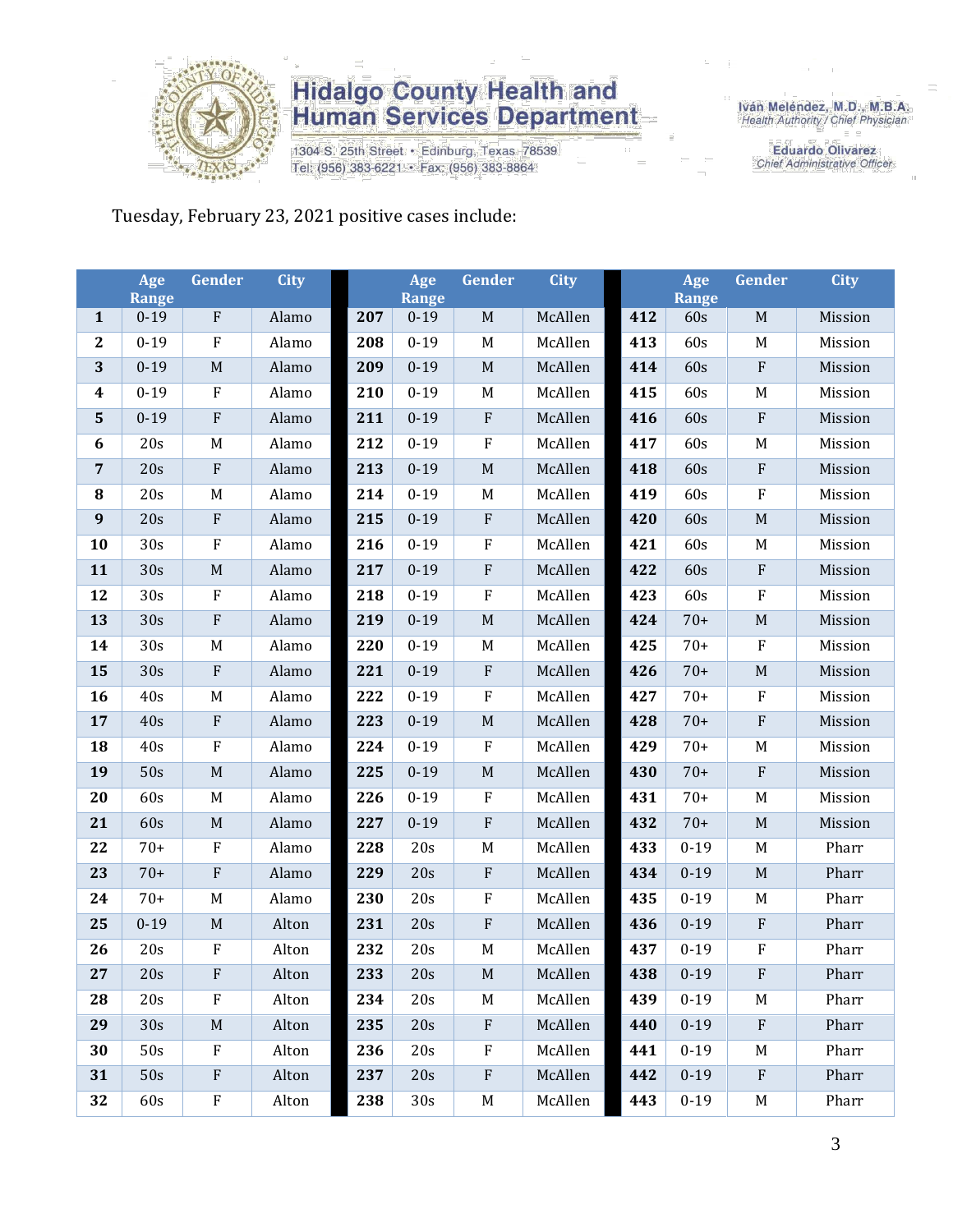

1304 S. 25th Street · Edinburg, Texas 78539 Tel: (956) 383-6221 · Fax: (956) 383-8864

Iván Meléndez, M.D., M.B.A.<br>Health Authority / Chief Physician

| 33 | 60s             | M                         | Alton | 239 | 30s | F            | McAllen | 444 | $0 - 19$ | M            | Pharr |
|----|-----------------|---------------------------|-------|-----|-----|--------------|---------|-----|----------|--------------|-------|
| 34 | 60s             | M                         | Alton | 240 | 30s | M            | McAllen | 445 | $0 - 19$ | M            | Pharr |
| 35 | $70+$           | $\boldsymbol{\mathrm{F}}$ | Alton | 241 | 30s | $\mathbf M$  | McAllen | 446 | $0 - 19$ | $\mathbf M$  | Pharr |
| 36 | $0 - 19$        | F                         | Donna | 242 | 30s | $\mathbf F$  | McAllen | 447 | $0 - 19$ | $\mathbf F$  | Pharr |
| 37 | $0 - 19$        | $\boldsymbol{\mathrm{F}}$ | Donna | 243 | 30s | $\mathbf M$  | McAllen | 448 | 20s      | $\mathbf{F}$ | Pharr |
| 38 | $0 - 19$        | $\rm F$                   | Donna | 244 | 30s | M            | McAllen | 449 | 20s      | ${\bf F}$    | Pharr |
| 39 | $0 - 19$        | $\mathbf M$               | Donna | 245 | 30s | $\rm F$      | McAllen | 450 | 20s      | $\mathbf M$  | Pharr |
| 40 | $0 - 19$        | M                         | Donna | 246 | 40s | ${\bf F}$    | McAllen | 451 | 20s      | M            | Pharr |
| 41 | $0 - 19$        | $\mathbf M$               | Donna | 247 | 40s | $\mathbf M$  | McAllen | 452 | 20s      | $\rm F$      | Pharr |
| 42 | $0 - 19$        | M                         | Donna | 248 | 40s | $\rm F$      | McAllen | 453 | 20s      | $\mathbf F$  | Pharr |
| 43 | $0 - 19$        | M                         | Donna | 249 | 40s | $\mathbf M$  | McAllen | 454 | 20s      | $\rm F$      | Pharr |
| 44 | $0 - 19$        | $\rm F$                   | Donna | 250 | 40s | $\rm F$      | McAllen | 455 | 20s      | M            | Pharr |
| 45 | $0 - 19$        | $\boldsymbol{\mathrm{F}}$ | Donna | 251 | 40s | ${\bf F}$    | McAllen | 456 | 20s      | $\mathbf M$  | Pharr |
| 46 | $0 - 19$        | M                         | Donna | 252 | 40s | $\mathbf F$  | McAllen | 457 | 20s      | F            | Pharr |
| 47 | $0 - 19$        | ${\bf F}$                 | Donna | 253 | 40s | $\mathbf M$  | McAllen | 458 | 20s      | $\rm F$      | Pharr |
| 48 | $0 - 19$        | M                         | Donna | 254 | 40s | M            | McAllen | 459 | 20s      | M            | Pharr |
| 49 | 20s             | $\boldsymbol{\mathrm{F}}$ | Donna | 255 | 40s | ${\bf F}$    | McAllen | 460 | 20s      | $M_{\odot}$  | Pharr |
| 50 | 20s             | F                         | Donna | 256 | 40s | M            | McAllen | 461 | 20s      | $\mathbf F$  | Pharr |
| 51 | 20s             | $\boldsymbol{\mathrm{F}}$ | Donna | 257 | 40s | $\mathbf M$  | McAllen | 462 | 30s      | $\rm F$      | Pharr |
| 52 | 20s             | M                         | Donna | 258 | 40s | ${\bf F}$    | McAllen | 463 | 30s      | M            | Pharr |
| 53 | 20s             | $\mathbf M$               | Donna | 259 | 40s | $\mathbf M$  | McAllen | 464 | 30s      | $\rm F$      | Pharr |
| 54 | 20s             | ${\bf F}$                 | Donna | 260 | 40s | ${\bf F}$    | McAllen | 465 | 30s      | $\rm F$      | Pharr |
| 55 | 20s             | $\mathbf M$               | Donna | 261 | 50s | $\mathbf M$  | McAllen | 466 | 30s      | $\mathbf M$  | Pharr |
| 56 | 30 <sub>s</sub> | M                         | Donna | 262 | 50s | $\rm F$      | McAllen | 467 | 30s      | $\mathbf F$  | Pharr |
| 57 | 30 <sub>s</sub> | $\boldsymbol{\mathrm{F}}$ | Donna | 263 | 50s | ${\bf F}$    | McAllen | 468 | 40s      | M            | Pharr |
| 58 | 30 <sub>s</sub> | M                         | Donna | 264 | 50s | $\rm F$      | McAllen | 469 | 40s      | $\rm F$      | Pharr |
| 59 | 30s             | ${\bf F}$                 | Donna | 265 | 50s | ${\bf F}$    | McAllen | 470 | 40s      | $\mathbf{F}$ | Pharr |
| 60 | 30s             | M                         | Donna | 266 | 50s | M            | McAllen | 471 | 40s      | M            | Pharr |
| 61 | 30 <sub>s</sub> | $\mathbf{F}$              | Donna | 267 | 50s | $\mathbf{F}$ | McAllen | 472 | 40s      | M            | Pharr |
| 62 | 40s             | $\mathbf F$               | Donna | 268 | 50s | $\mathbf F$  | McAllen | 473 | 40s      | M            | Pharr |
| 63 | 40s             | $\boldsymbol{\mathrm{F}}$ | Donna | 269 | 50s | ${\bf F}$    | McAllen | 474 | 50s      | $\mathbf M$  | Pharr |
| 64 | 40s             | $\mathbf{F}$              | Donna | 270 | 50s | $\mathbf F$  | McAllen | 475 | 50s      | M            | Pharr |
| 65 | 40s             | $\boldsymbol{\mathrm{F}}$ | Donna | 271 | 60s | $\rm F$      | McAllen | 476 | 50s      | $\mathbf M$  | Pharr |
| 66 | 40s             | $\mathbf F$               | Donna | 272 | 60s | $\mathbf F$  | McAllen | 477 | 60s      | M            | Pharr |
| 67 | 50s             | $\mathbf{F}$              | Donna | 273 | 60s | $\mathbf M$  | McAllen | 478 | 60s      | $\mathbf{F}$ | Pharr |
| 68 | 50s             | ${\bf F}$                 | Donna | 274 | 60s | M            | McAllen | 479 | 60s      | $\rm F$      | Pharr |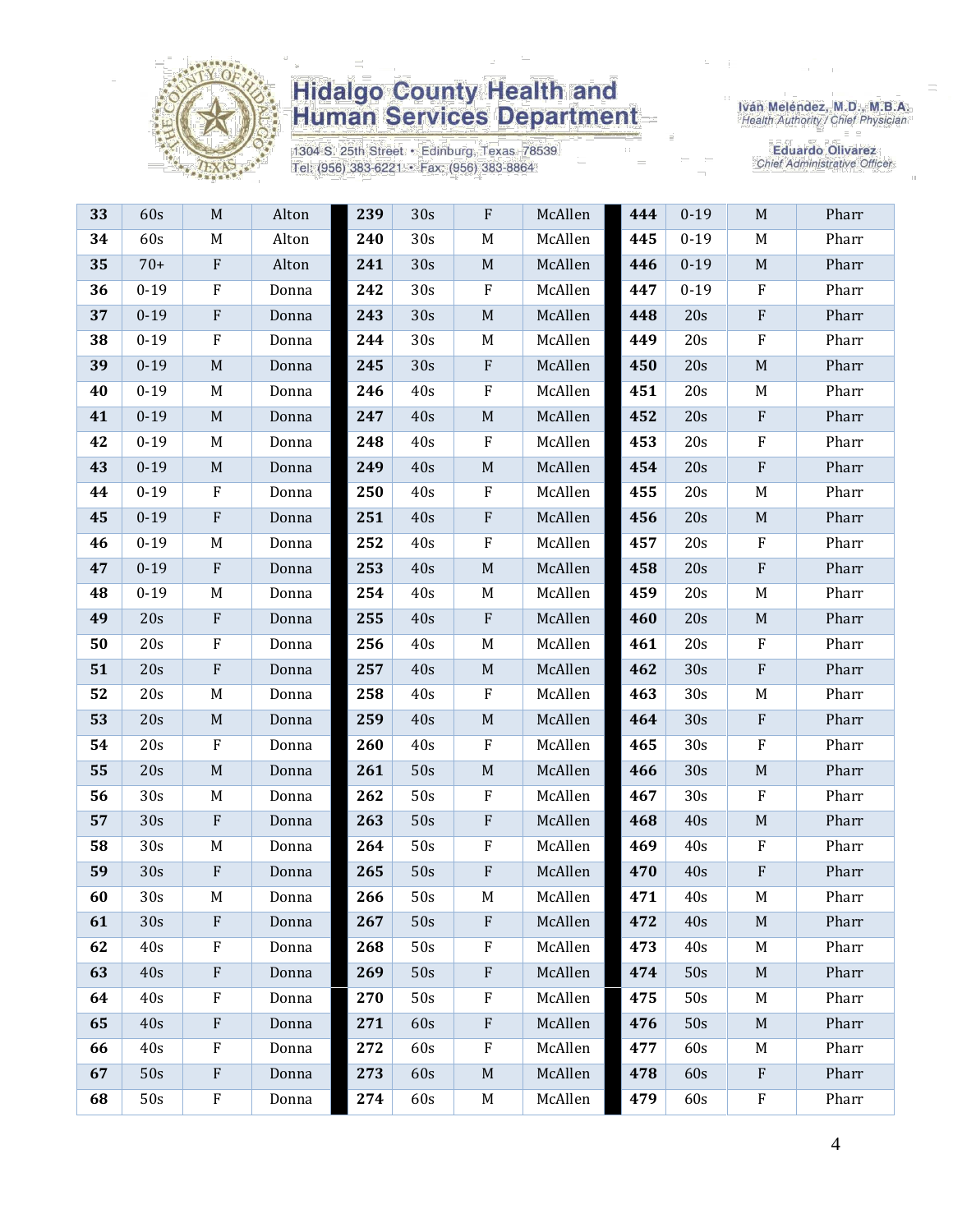

1304 S. 25th Street · Edinburg, Texas 78539 Tel: (956) 383-6221 · Fax: (956) 383-8864

Iván Meléndez, M.D., M.B.A.<br>Health Authority / Chief Physician

| 69  | 60s      | $\mathbf M$  | Donna    | 275 | 60s      | ${\bf F}$   | McAllen  | 480 | $70+$    | $\rm F$        | Pharr       |
|-----|----------|--------------|----------|-----|----------|-------------|----------|-----|----------|----------------|-------------|
| 70  | 60s      | M            | Donna    | 276 | 60s      | ${\bf F}$   | McAllen  | 481 | $70+$    | $\rm F$        | Pharr       |
| 71  | 60s      | $\mathbf M$  | Donna    | 277 | 60s      | ${\bf F}$   | McAllen  | 482 | $70+$    | M              | Pharr       |
| 72  | $70+$    | $\rm F$      | Donna    | 278 | $70+$    | ${\bf F}$   | McAllen  | 483 | $70+$    | $\rm F$        | Pharr       |
| 73  | $70+$    | $\mathbf M$  | Donna    | 279 | $70+$    | ${\bf F}$   | McAllen  | 484 | $70+$    | $\mathbf M$    | Pharr       |
| 74  | $0 - 19$ | M            | Edinburg | 280 | $70+$    | ${\bf F}$   | McAllen  | 485 | $70+$    | M              | Pharr       |
| 75  | $0 - 19$ | $\rm F$      | Edinburg | 281 | $0 - 19$ | $\mathbf M$ | Mercedes | 486 | $0 - 19$ | M              | San Juan    |
| 76  | $0 - 19$ | M            | Edinburg | 282 | $0 - 19$ | $\mathbf M$ | Mercedes | 487 | $0 - 19$ | M              | San Juan    |
| 77  | $0 - 19$ | M            | Edinburg | 283 | $0 - 19$ | ${\bf F}$   | Mercedes | 488 | $0 - 19$ | $\rm F$        | San Juan    |
| 78  | $0 - 19$ | $\mathbf{F}$ | Edinburg | 284 | $0 - 19$ | ${\bf F}$   | Mercedes | 489 | 20s      | M              | San Juan    |
| 79  | $0 - 19$ | $\mathbf M$  | Edinburg | 285 | $0 - 19$ | $\mathbf M$ | Mercedes | 490 | 20s      | M              | San Juan    |
| 80  | $0 - 19$ | M            | Edinburg | 286 | $0 - 19$ | $\rm F$     | Mercedes | 491 | 20s      | $\mathbf U$    | San Juan    |
| 81  | $0 - 19$ | $\mathbf M$  | Edinburg | 287 | $0 - 19$ | ${\bf F}$   | Mercedes | 492 | 20s      | $\mathbf U$    | San Juan    |
| 82  | $0 - 19$ | $\rm F$      | Edinburg | 288 | $0 - 19$ | $M_{\rm}$   | Mercedes | 493 | 20s      | M              | San Juan    |
| 83  | $0 - 19$ | ${\bf F}$    | Edinburg | 289 | $0 - 19$ | $\mathbf M$ | Mercedes | 494 | 20s      | $\mathbf M$    | San Juan    |
| 84  | $0 - 19$ | $\mathbf{F}$ | Edinburg | 290 | $0 - 19$ | $M_{\odot}$ | Mercedes | 495 | 30s      | M              | San Juan    |
| 85  | $0 - 19$ | M            | Edinburg | 291 | $0 - 19$ | $\mathbf M$ | Mercedes | 496 | 30s      | $\rm F$        | San Juan    |
| 86  | $0 - 19$ | $\rm F$      | Edinburg | 292 | $0 - 19$ | ${\bf F}$   | Mercedes | 497 | 30s      | $\rm F$        | San Juan    |
| 87  | $0 - 19$ | $\mathbf M$  | Edinburg | 293 | $0 - 19$ | ${\bf F}$   | Mercedes | 498 | 30s      | $\rm F$        | San Juan    |
| 88  | $0 - 19$ | M            | Edinburg | 294 | $0 - 19$ | $M_{\rm}$   | Mercedes | 499 | 40s      | $\rm F$        | San Juan    |
| 89  | $0 - 19$ | $\mathbf M$  | Edinburg | 295 | 20s      | $\mathbf M$ | Mercedes | 500 | 40s      | $\mathbf M$    | San Juan    |
| 90  | $0 - 19$ | M            | Edinburg | 296 | 20s      | $\mathbf M$ | Mercedes | 501 | 40s      | $\rm F$        | San Juan    |
| 91  | $0 - 19$ | $\mathbf M$  | Edinburg | 297 | 20s      | ${\bf F}$   | Mercedes | 502 | 40s      | $\mathbf M$    | San Juan    |
| 92  | $0 - 19$ | M            | Edinburg | 298 | 20s      | M           | Mercedes | 503 | 40s      | M              | San Juan    |
| 93  | $0 - 19$ | $\rm F$      | Edinburg | 299 | 30s      | ${\bf F}$   | Mercedes | 504 | 40s      | M              | San Juan    |
| 94  | $0 - 19$ | M            | Edinburg | 300 | 30s      | ${\bf F}$   | Mercedes | 505 | 50s      | M              | San Juan    |
| 95  | $0 - 19$ | $\mathbf{F}$ | Edinburg | 301 | 30s      | ${\bf F}$   | Mercedes | 506 | 50s      | $\rm F$        | San Juan    |
| 96  | $0 - 19$ | M            | Edinburg | 302 | 30s      | ${\bf F}$   | Mercedes | 507 | 60s      | $\rm F$        | San Juan    |
| 97  | $0 - 19$ | $\mathbf M$  | Edinburg | 303 | 40s      | $\mathbf M$ | Mercedes | 508 | 60s      | $\overline{F}$ | San Juan    |
| 98  | $0 - 19$ | $\rm F$      | Edinburg | 304 | 40s      | ${\bf F}$   | Mercedes | 509 | $70+$    | M              | San Juan    |
| 99  | $0 - 19$ | $\rm F$      | Edinburg | 305 | 40s      | ${\bf F}$   | Mercedes | 510 | $0 - 19$ | $\mathbf{F}$   | Undisclosed |
| 100 | $0 - 19$ | $\rm F$      | Edinburg | 306 | 40s      | ${\bf F}$   | Mercedes | 511 | $0 - 19$ | M              | Undisclosed |
| 101 | $0 - 19$ | $\rm F$      | Edinburg | 307 | 40s      | $\mathbf M$ | Mercedes | 512 | $0 - 19$ | M              | Undisclosed |
| 102 | $0 - 19$ | $\mathbf{F}$ | Edinburg | 308 | 40s      | M           | Mercedes | 513 | $0 - 19$ | M              | Undisclosed |
| 103 | $0 - 19$ | $\mathbf{F}$ | Edinburg | 309 | 50s      | ${\bf F}$   | Mercedes | 514 | $0 - 19$ | M              | Undisclosed |
| 104 | $0 - 19$ | M            | Edinburg | 310 | 50s      | ${\bf F}$   | Mercedes | 515 | $0 - 19$ | ${\bf F}$      | Undisclosed |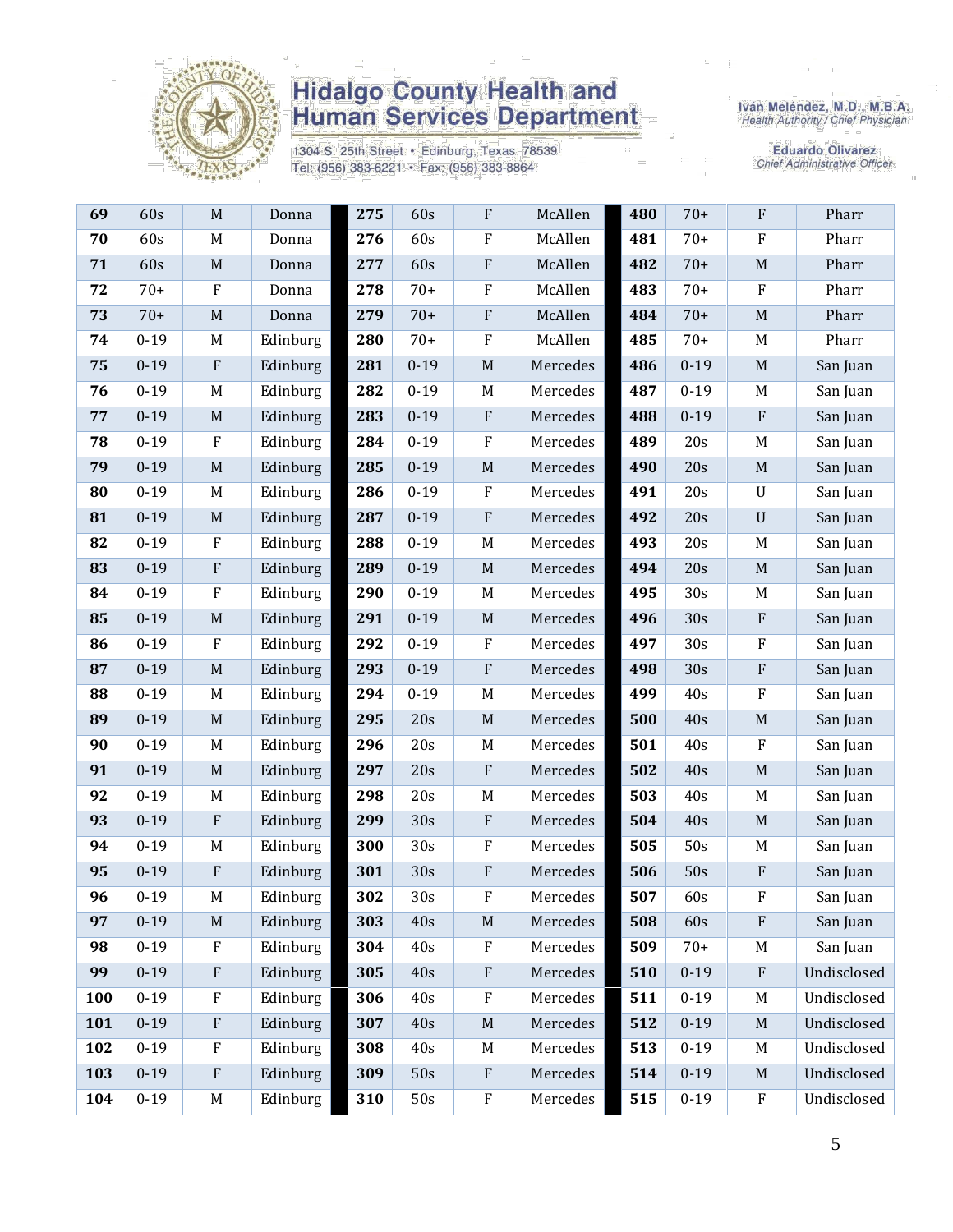

1304 S. 25th Street · Edinburg, Texas 78539 Tel: (956) 383-6221 · Fax: (956) 383-8864

Iván Meléndez, M.D., M.B.A.<br>Health Authority / Chief Physician

| 105 | $0 - 19$        | ${\bf F}$   | Edinburg | 311 | 60s      | F              | Mercedes | 516 | $0 - 19$ | $\mathbf{F}$ | Undisclosed |
|-----|-----------------|-------------|----------|-----|----------|----------------|----------|-----|----------|--------------|-------------|
| 106 | $0 - 19$        | M           | Edinburg | 312 | 60s      | $\overline{F}$ | Mercedes | 517 | $0 - 19$ | $\rm F$      | Undisclosed |
| 107 | $0 - 19$        | $\mathbf M$ | Edinburg | 313 | $0 - 19$ | $\mathbf M$    | Mission  | 518 | $0 - 19$ | M            | Undisclosed |
| 108 | $0 - 19$        | ${\bf F}$   | Edinburg | 314 | $0 - 19$ | $\rm F$        | Mission  | 519 | $0 - 19$ | M            | Undisclosed |
| 109 | $0 - 19$        | ${\bf F}$   | Edinburg | 315 | $0 - 19$ | ${\bf F}$      | Mission  | 520 | $0 - 19$ | $\mathbf M$  | Undisclosed |
| 110 | $0 - 19$        | ${\bf F}$   | Edinburg | 316 | $0 - 19$ | ${\bf F}$      | Mission  | 521 | $0 - 19$ | $\rm F$      | Undisclosed |
| 111 | $0 - 19$        | M           | Edinburg | 317 | $0 - 19$ | $\mathbf{F}$   | Mission  | 522 | $0 - 19$ | $\mathbf M$  | Undisclosed |
| 112 | $0 - 19$        | M           | Edinburg | 318 | $0 - 19$ | $\rm F$        | Mission  | 523 | $0 - 19$ | ${\bf F}$    | Undisclosed |
| 113 | $0 - 19$        | $\mathbf M$ | Edinburg | 319 | $0 - 19$ | $\rm F$        | Mission  | 524 | $0 - 19$ | $\mathbf M$  | Undisclosed |
| 114 | 20s             | ${\bf F}$   | Edinburg | 320 | $0 - 19$ | M              | Mission  | 525 | 20s      | M            | Undisclosed |
| 115 | 20s             | $\mathbf M$ | Edinburg | 321 | $0 - 19$ | $\rm F$        | Mission  | 526 | 20s      | M            | Undisclosed |
| 116 | 20s             | M           | Edinburg | 322 | $0 - 19$ | M              | Mission  | 527 | 20s      | M            | Undisclosed |
| 117 | 20s             | $\mathbf M$ | Edinburg | 323 | $0 - 19$ | $\mathbf M$    | Mission  | 528 | 20s      | $\rm F$      | Undisclosed |
| 118 | 20s             | ${\bf F}$   | Edinburg | 324 | $0-19$   | $\mathbf F$    | Mission  | 529 | 20s      | M            | Undisclosed |
| 119 | 20s             | ${\bf F}$   | Edinburg | 325 | $0 - 19$ | $\mathbf M$    | Mission  | 530 | 20s      | $\rm F$      | Undisclosed |
| 120 | 20s             | M           | Edinburg | 326 | $0 - 19$ | $\mathbf{F}$   | Mission  | 531 | 30s      | $\rm F$      | Undisclosed |
| 121 | 20s             | ${\bf F}$   | Edinburg | 327 | $0 - 19$ | ${\bf F}$      | Mission  | 532 | 30s      | ${\bf F}$    | Undisclosed |
| 122 | 20s             | $\mathbf M$ | Edinburg | 328 | $0 - 19$ | $\rm F$        | Mission  | 533 | 30s      | M            | Undisclosed |
| 123 | 20s             | $\mathbf M$ | Edinburg | 329 | $0 - 19$ | $\mathbf M$    | Mission  | 534 | 30s      | $\mathbf M$  | Undisclosed |
| 124 | 20s             | ${\bf F}$   | Edinburg | 330 | $0 - 19$ | $M_{\rm}$      | Mission  | 535 | 30s      | M            | Undisclosed |
| 125 | 20s             | $\mathbf M$ | Edinburg | 331 | $0 - 19$ | $\mathbf M$    | Mission  | 536 | 40s      | $\rm F$      | Undisclosed |
| 126 | 20s             | M           | Edinburg | 332 | $0 - 19$ | M              | Mission  | 537 | 40s      | M            | Undisclosed |
| 127 | 20s             | $\mathbf M$ | Edinburg | 333 | $0 - 19$ | $\mathbf M$    | Mission  | 538 | 40s      | ${\bf F}$    | Undisclosed |
| 128 | 20s             | F           | Edinburg | 334 | $0 - 19$ | M              | Mission  | 539 | 40s      | M            | Undisclosed |
| 129 | 20s             | ${\bf F}$   | Edinburg | 335 | $0 - 19$ | $\mathbf M$    | Mission  | 540 | 40s      | ${\bf F}$    | Undisclosed |
| 130 | 20s             | M           | Edinburg | 336 | $0 - 19$ | M              | Mission  | 541 | 50s      | $\rm F$      | Undisclosed |
| 131 | 20s             | ${\bf F}$   | Edinburg | 337 | $0 - 19$ | $\mathbf M$    | Mission  | 542 | 50s      | $\mathbf M$  | Undisclosed |
| 132 | 20s             | F           | Edinburg | 338 | $0 - 19$ | ${\bf F}$      | Mission  | 543 | 50s      | M            | Undisclosed |
| 133 | 20s             | ${\bf F}$   | Edinburg | 339 | $0 - 19$ | $\rm F$        | Mission  | 544 | 50s      | ${\bf F}$    | Undisclosed |
| 134 | 20s             | M           | Edinburg | 340 | $0 - 19$ | M              | Mission  | 545 | 50s      | $\rm F$      | Undisclosed |
| 135 | 20s             | ${\bf F}$   | Edinburg | 341 | $0 - 19$ | $\mathbf M$    | Mission  | 546 | 50s      | ${\bf F}$    | Undisclosed |
| 136 | 20s             | ${\bf F}$   | Edinburg | 342 | $0 - 19$ | $M_{\rm}$      | Mission  | 547 | 50s      | M            | Undisclosed |
| 137 | 20s             | $\mathbf M$ | Edinburg | 343 | $0 - 19$ | $\mathbf M$    | Mission  | 548 | 60s      | $\mathbf M$  | Undisclosed |
| 138 | 30 <sub>s</sub> | F           | Edinburg | 344 | $0 - 19$ | $\mathbf F$    | Mission  | 549 | $70+$    | M            | Undisclosed |
| 139 | 30s             | M           | Edinburg | 345 | $0 - 19$ | $\mathbf M$    | Mission  | 550 | $0 - 19$ | $M_{\odot}$  | Weslaco     |
| 140 | 30s             | ${\bf F}$   | Edinburg | 346 | $0 - 19$ | ${\bf F}$      | Mission  | 551 | $0 - 19$ | M            | Weslaco     |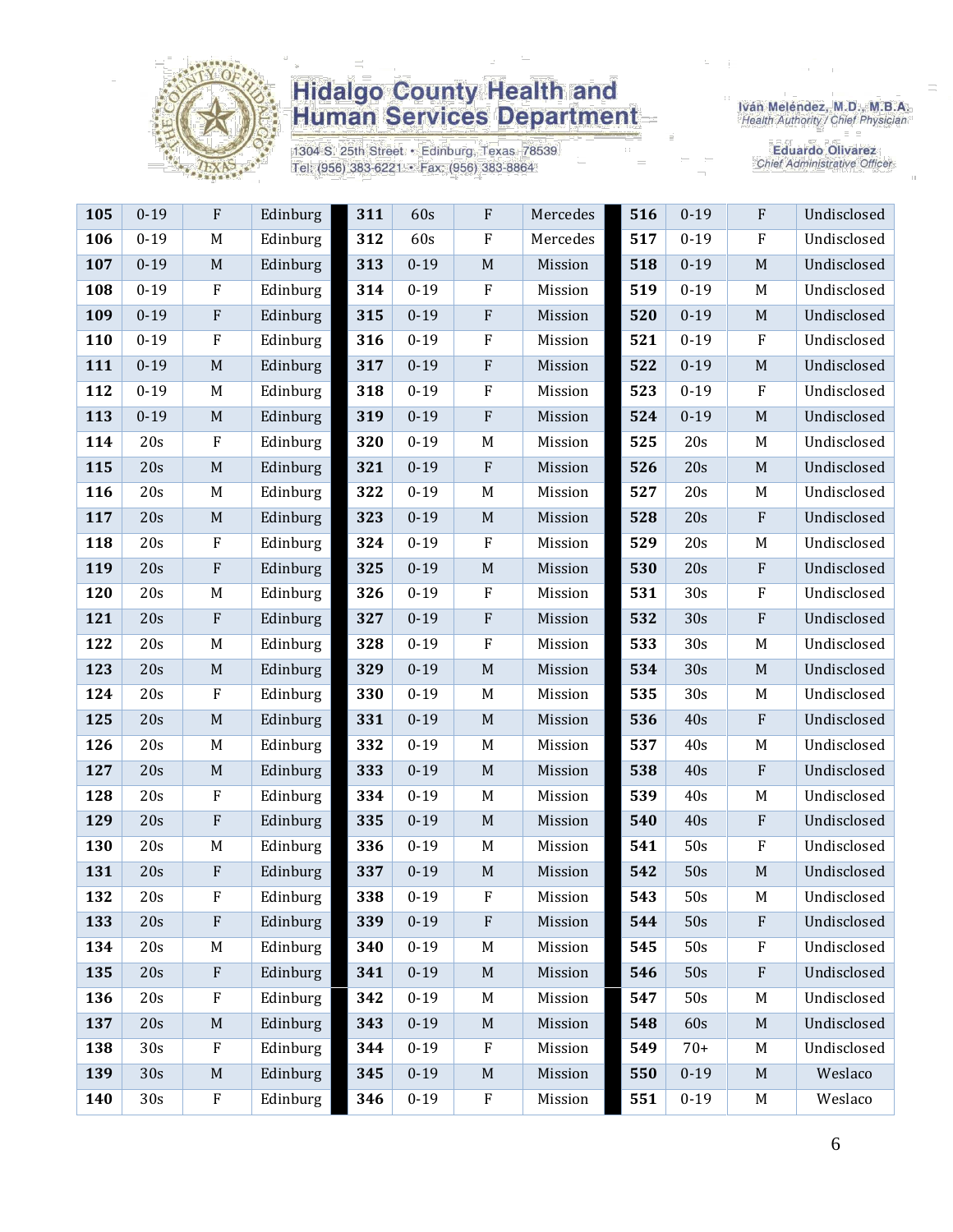

1304 S. 25th Street · Edinburg, Texas 78539 Tel: (956) 383-6221 · Fax: (956) 383-8864

Iván Meléndez, M.D., M.B.A.<br>Health Authority / Chief Physician

| 141 | 30s | $\boldsymbol{\mathrm{F}}$ | Edinburg | 347 | $0 - 19$ | $\rm F$                   | Mission | 552 | $0 - 19$ | ${\bf F}$   | Weslaco |
|-----|-----|---------------------------|----------|-----|----------|---------------------------|---------|-----|----------|-------------|---------|
| 142 | 30s | $\rm F$                   | Edinburg | 348 | $0 - 19$ | $\mathbf M$               | Mission | 553 | $0 - 19$ | $\mathbf M$ | Weslaco |
| 143 | 30s | $\boldsymbol{\mathrm{F}}$ | Edinburg | 349 | $0 - 19$ | $\mathbf M$               | Mission | 554 | $0 - 19$ | ${\bf F}$   | Weslaco |
| 144 | 30s | $\rm F$                   | Edinburg | 350 | $0 - 19$ | $\mathbf M$               | Mission | 555 | $0 - 19$ | $\mathbf M$ | Weslaco |
| 145 | 30s | $\boldsymbol{\mathrm{F}}$ | Edinburg | 351 | 20s      | $\, {\bf F}$              | Mission | 556 | $0 - 19$ | $\mathbf M$ | Weslaco |
| 146 | 30s | M                         | Edinburg | 352 | 20s      | M                         | Mission | 557 | $0 - 19$ | $\rm F$     | Weslaco |
| 147 | 30s | $\mathbf M$               | Edinburg | 353 | 20s      | $\boldsymbol{\mathrm{F}}$ | Mission | 558 | $0 - 19$ | $\mathbf M$ | Weslaco |
| 148 | 30s | $\rm F$                   | Edinburg | 354 | 20s      | $\mathbf M$               | Mission | 559 | $0 - 19$ | $\rm F$     | Weslaco |
| 149 | 30s | $\mathbf M$               | Edinburg | 355 | 20s      | $\rm F$                   | Mission | 560 | $0 - 19$ | $\mathbf M$ | Weslaco |
| 150 | 30s | ${\bf F}$                 | Edinburg | 356 | 20s      | $\rm F$                   | Mission | 561 | $0 - 19$ | M           | Weslaco |
| 151 | 30s | $\boldsymbol{\mathrm{F}}$ | Edinburg | 357 | 20s      | $\rm F$                   | Mission | 562 | $0 - 19$ | $\mathbf M$ | Weslaco |
| 152 | 30s | M                         | Edinburg | 358 | 20s      | $\rm F$                   | Mission | 563 | $0 - 19$ | $\rm F$     | Weslaco |
| 153 | 40s | $\boldsymbol{\mathrm{F}}$ | Edinburg | 359 | 20s      | ${\bf F}$                 | Mission | 564 | $0 - 19$ | ${\bf F}$   | Weslaco |
| 154 | 40s | M                         | Edinburg | 360 | 20s      | $\mathbf M$               | Mission | 565 | $0 - 19$ | $\mathbf M$ | Weslaco |
| 155 | 40s | $\boldsymbol{\mathrm{F}}$ | Edinburg | 361 | 20s      | ${\bf F}$                 | Mission | 566 | $0 - 19$ | $\mathbf M$ | Weslaco |
| 156 | 40s | $\mathbf M$               | Edinburg | 362 | 20s      | M                         | Mission | 567 | 20s      | $\rm F$     | Weslaco |
| 157 | 40s | M                         | Edinburg | 363 | 20s      | $\rm F$                   | Mission | 568 | 20s      | $\mathbf M$ | Weslaco |
| 158 | 40s | $\rm F$                   | Edinburg | 364 | 20s      | M                         | Mission | 569 | 20s      | M           | Weslaco |
| 159 | 40s | $\boldsymbol{\mathrm{F}}$ | Edinburg | 365 | 20s      | $\rm F$                   | Mission | 570 | 20s      | $\mathbf M$ | Weslaco |
| 160 | 40s | ${\bf F}$                 | Edinburg | 366 | 20s      | M                         | Mission | 571 | 20s      | ${\bf F}$   | Weslaco |
| 161 | 40s | $\mathbf M$               | Edinburg | 367 | 20s      | $\rm F$                   | Mission | 572 | 20s      | $\mathbf M$ | Weslaco |
| 162 | 40s | $\rm F$                   | Edinburg | 368 | 20s      | $\rm F$                   | Mission | 573 | 20s      | M           | Weslaco |
| 163 | 40s | $\boldsymbol{\mathrm{F}}$ | Edinburg | 369 | 20s      | $\mathbf M$               | Mission | 574 | 20s      | ${\bf F}$   | Weslaco |
| 164 | 40s | ${\bf F}$                 | Edinburg | 370 | 20s      | M                         | Mission | 575 | 20s      | $\rm F$     | Weslaco |
| 165 | 40s | $\overline{\mathrm{F}}$   | Edinburg | 371 | 20s      | $\rm F$                   | Mission | 576 | 20s      | $\mathbf M$ | Weslaco |
| 166 | 50s | M                         | Edinburg | 372 | 30s      | ${\bf F}$                 | Mission | 577 | 30s      | ${\bf F}$   | Weslaco |
| 167 | 50s | $\mathbf M$               | Edinburg | 373 | 30s      | $\rm F$                   | Mission | 578 | 30s      | $\mathbf M$ | Weslaco |
| 168 | 50s | M                         | Edinburg | 374 | 30s      | $\mathbf M$               | Mission | 579 | 30s      | $\mathbf M$ | Weslaco |
| 169 | 50s | $\boldsymbol{\mathrm{F}}$ | Edinburg | 375 | 30s      | $\mathbf{F}$              | Mission | 580 | 30s      | ${\bf F}$   | Weslaco |
| 170 | 50s | M                         | Edinburg | 376 | 30s      | $\mathbf F$               | Mission | 581 | 30s      | $\rm F$     | Weslaco |
| 171 | 50s | $\mathbf M$               | Edinburg | 377 | 30s      | $\mathbf M$               | Mission | 582 | 30s      | ${\bf F}$   | Weslaco |
| 172 | 50s | M                         | Edinburg | 378 | 30s      | $\rm F$                   | Mission | 583 | 30s      | F           | Weslaco |
| 173 | 50s | $\mathbf M$               | Edinburg | 379 | 30s      | ${\bf F}$                 | Mission | 584 | 30s      | ${\bf F}$   | Weslaco |
| 174 | 60s | ${\bf F}$                 | Edinburg | 380 | 30s      | ${\bf F}$                 | Mission | 585 | 30s      | F           | Weslaco |
| 175 | 60s | $\mathbf M$               | Edinburg | 381 | 30s      | ${\bf F}$                 | Mission | 586 | 30s      | $\mathbf M$ | Weslaco |
| 176 | 60s | ${\bf F}$                 | Edinburg | 382 | 30s      | ${\bf F}$                 | Mission | 587 | 40s      | ${\bf F}$   | Weslaco |